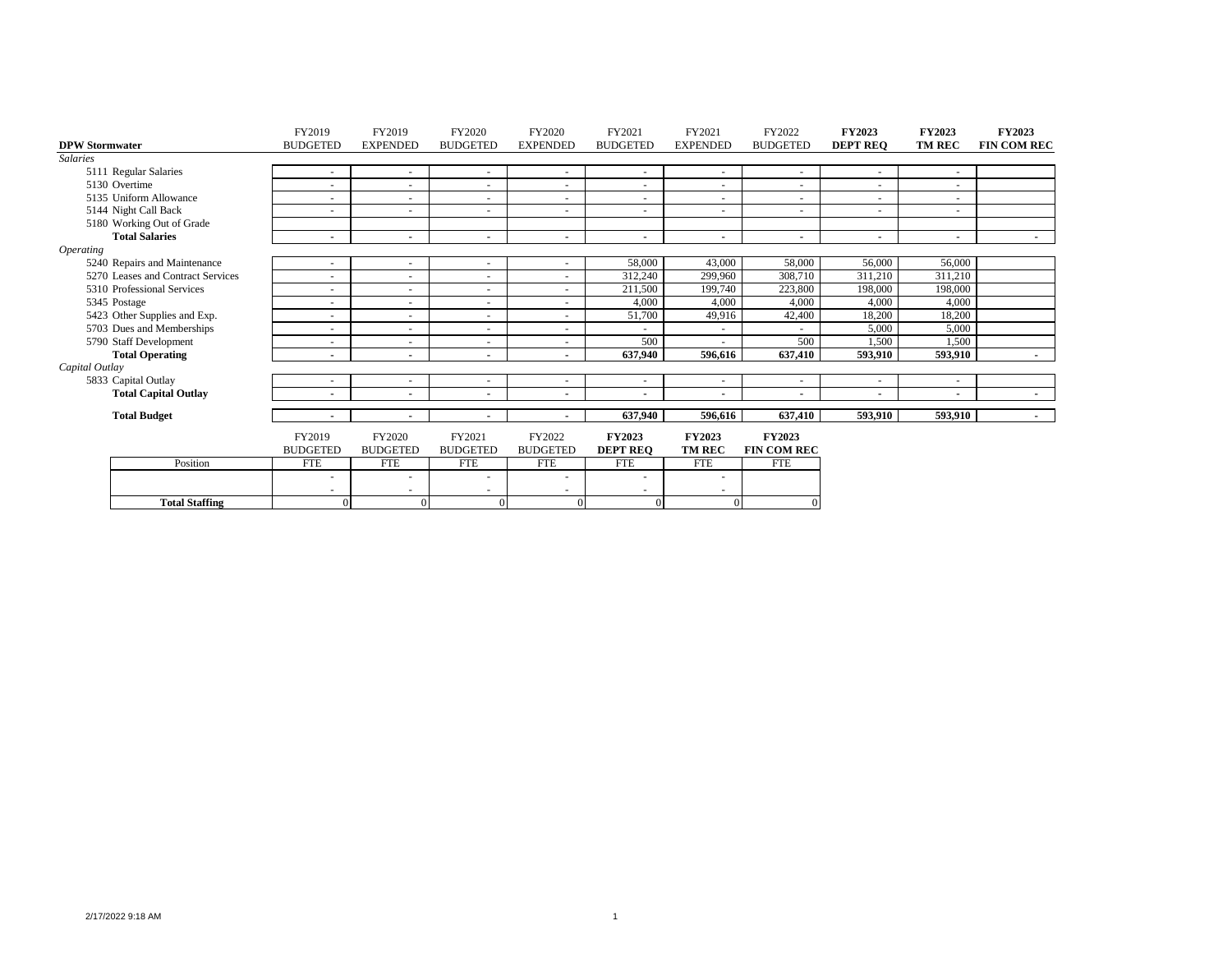#### **DPW STORMWATER OPERATING**

*5240 Repairs and Maintenance*

| FY2019                                                                                                                                                                                                                                                 | FY2019                                                           | FY2020          | FY2020          | FY2021                                                                                                                                                                                                     | FY2021          | FY2022          | <b>FY2023</b>   | <b>FY2023</b> |  |  |  |
|--------------------------------------------------------------------------------------------------------------------------------------------------------------------------------------------------------------------------------------------------------|------------------------------------------------------------------|-----------------|-----------------|------------------------------------------------------------------------------------------------------------------------------------------------------------------------------------------------------------|-----------------|-----------------|-----------------|---------------|--|--|--|
| <b>BUDGETED</b>                                                                                                                                                                                                                                        | <b>EXPENDED</b>                                                  | <b>BUDGETED</b> | <b>EXPENDED</b> | <b>BUDGETED</b>                                                                                                                                                                                            | <b>EXPENDED</b> | <b>BUDGETED</b> | <b>DEPT REO</b> | <b>TM REC</b> |  |  |  |
| $\overline{\phantom{a}}$                                                                                                                                                                                                                               |                                                                  |                 |                 | 58,000                                                                                                                                                                                                     | 43,000          | 58,000          | 56,000          | 56,000        |  |  |  |
|                                                                                                                                                                                                                                                        |                                                                  |                 |                 |                                                                                                                                                                                                            |                 |                 | 20,000          | 20,000        |  |  |  |
| Additional Supplies needed by in-house staff for repair and construction basins, drains and leaching beds<br>Contracted adjustment and repair of Manholes and Catch basin associated with roadway improvements and<br>22,000<br>maintenance of backlog |                                                                  |                 |                 |                                                                                                                                                                                                            |                 |                 |                 |               |  |  |  |
| Police Details                                                                                                                                                                                                                                         |                                                                  |                 |                 |                                                                                                                                                                                                            |                 |                 | 5.000           | 5,000         |  |  |  |
|                                                                                                                                                                                                                                                        | Asphalt associated with trenches and catch basin/manhole repairs |                 |                 |                                                                                                                                                                                                            |                 |                 | 4,000           | 4,000         |  |  |  |
|                                                                                                                                                                                                                                                        |                                                                  |                 |                 | Removal of illicit discharges identified during IDDE Investigations. Cost will depend on nature of<br>illicit discharge for removal and whether work can be completed using Town forces or whether outside |                 |                 | 5,000           | 5,000         |  |  |  |

assistance is needed from a contractor.

*Total 5240 Repairs and Maintenance:* 56,000 56,000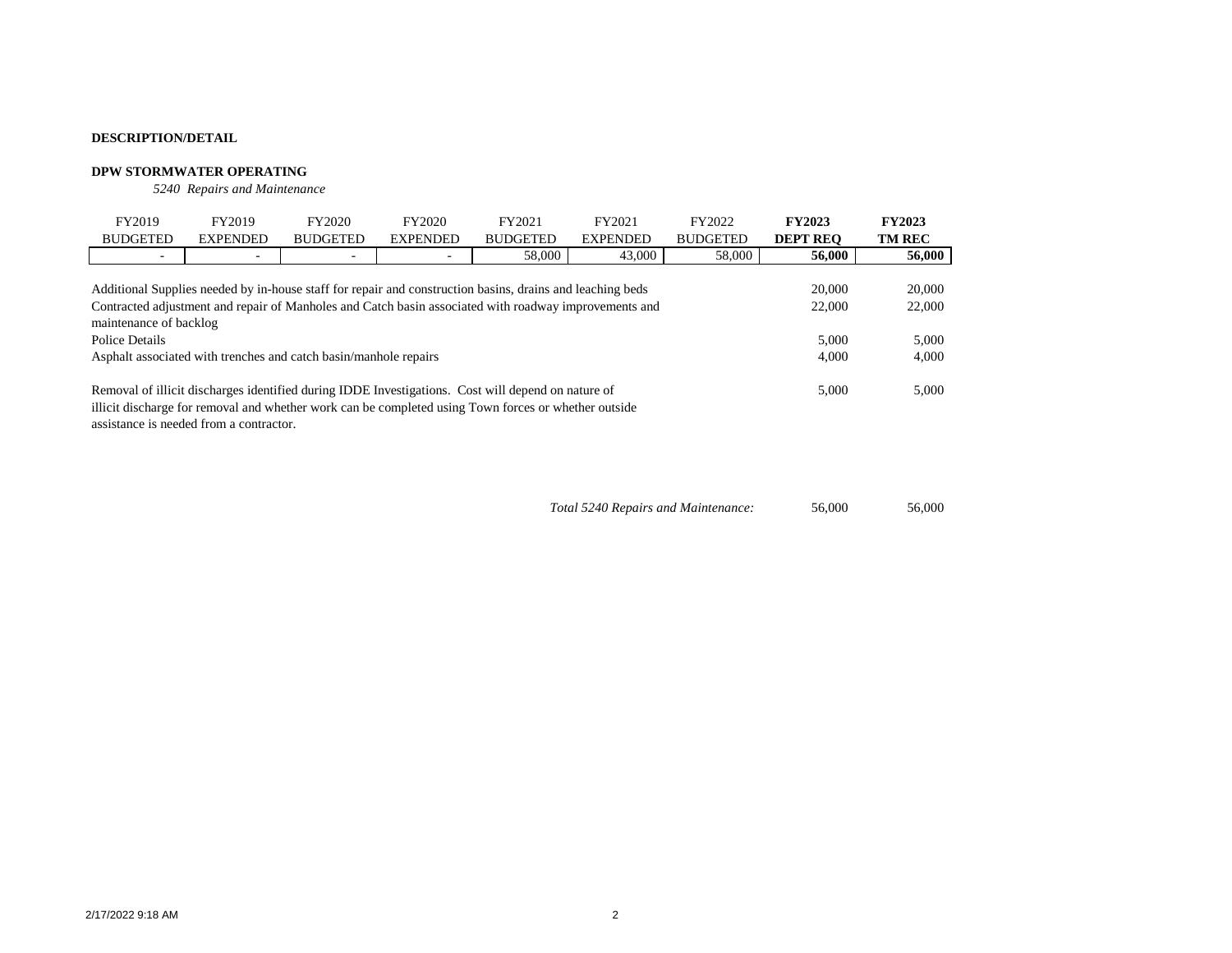#### **DPW STORMWATER OPERATING**

*5270 Leases and Contract Services*

| FY2019                                                                                             | FY2019                                                                                                                                 | FY2020                   | FY2020                   | FY2021          | FY2021          | FY2022          | <b>FY2023</b>   | <b>FY2023</b>   |  |  |  |
|----------------------------------------------------------------------------------------------------|----------------------------------------------------------------------------------------------------------------------------------------|--------------------------|--------------------------|-----------------|-----------------|-----------------|-----------------|-----------------|--|--|--|
| <b>BUDGETED</b>                                                                                    | <b>EXPENDED</b>                                                                                                                        | <b>BUDGETED</b>          | <b>EXPENDED</b>          | <b>BUDGETED</b> | <b>EXPENDED</b> | <b>BUDGETED</b> | <b>DEPT REO</b> | <b>TM REC</b>   |  |  |  |
| $\overline{\phantom{0}}$                                                                           | ٠                                                                                                                                      | $\overline{\phantom{0}}$ | $\overline{\phantom{0}}$ | 312,240         | 299,960         | 308,710         | 311,210         | 311,210         |  |  |  |
|                                                                                                    | Contract street sweeping service for second annual cleaning to comply with the<br>NPDES permit to sweep the entire town twice annually |                          |                          |                 |                 |                 | 23,110          | 23,110          |  |  |  |
| 2 sweepers for 25 days @ \$110.55/hr./sweeper                                                      |                                                                                                                                        |                          |                          |                 |                 |                 |                 |                 |  |  |  |
| 2,000<br>Testing of sweeping materials                                                             |                                                                                                                                        |                          |                          |                 |                 |                 |                 |                 |  |  |  |
| Disposal of sweeping materials assuming the same amount recovered as the spring sweeping<br>40,000 |                                                                                                                                        |                          |                          |                 |                 |                 |                 |                 |  |  |  |
|                                                                                                    | Disposal of Catch basin spoils (610 Tons) in compliance with DEP Guidelines<br>Testing of Catch Basin Cleaning prior to Disposal       |                          |                          |                 |                 |                 | 40,000<br>2,000 | 40,000<br>2,000 |  |  |  |
|                                                                                                    | Police Detail (100 hr.) associated with contract catch basin cleaning (\$60.88)                                                        |                          |                          |                 |                 |                 | 6,100           | 6,100           |  |  |  |
| 100,000<br>Inspect, clean and maintain Town owned detention basins                                 |                                                                                                                                        |                          |                          |                 |                 |                 |                 |                 |  |  |  |
|                                                                                                    | Clean and Inspect storm drain pipes and associated manholes                                                                            |                          |                          |                 |                 |                 | 98,000          | 98,000          |  |  |  |

*Total 5270 Leases and Contracts:* 311,210 311,210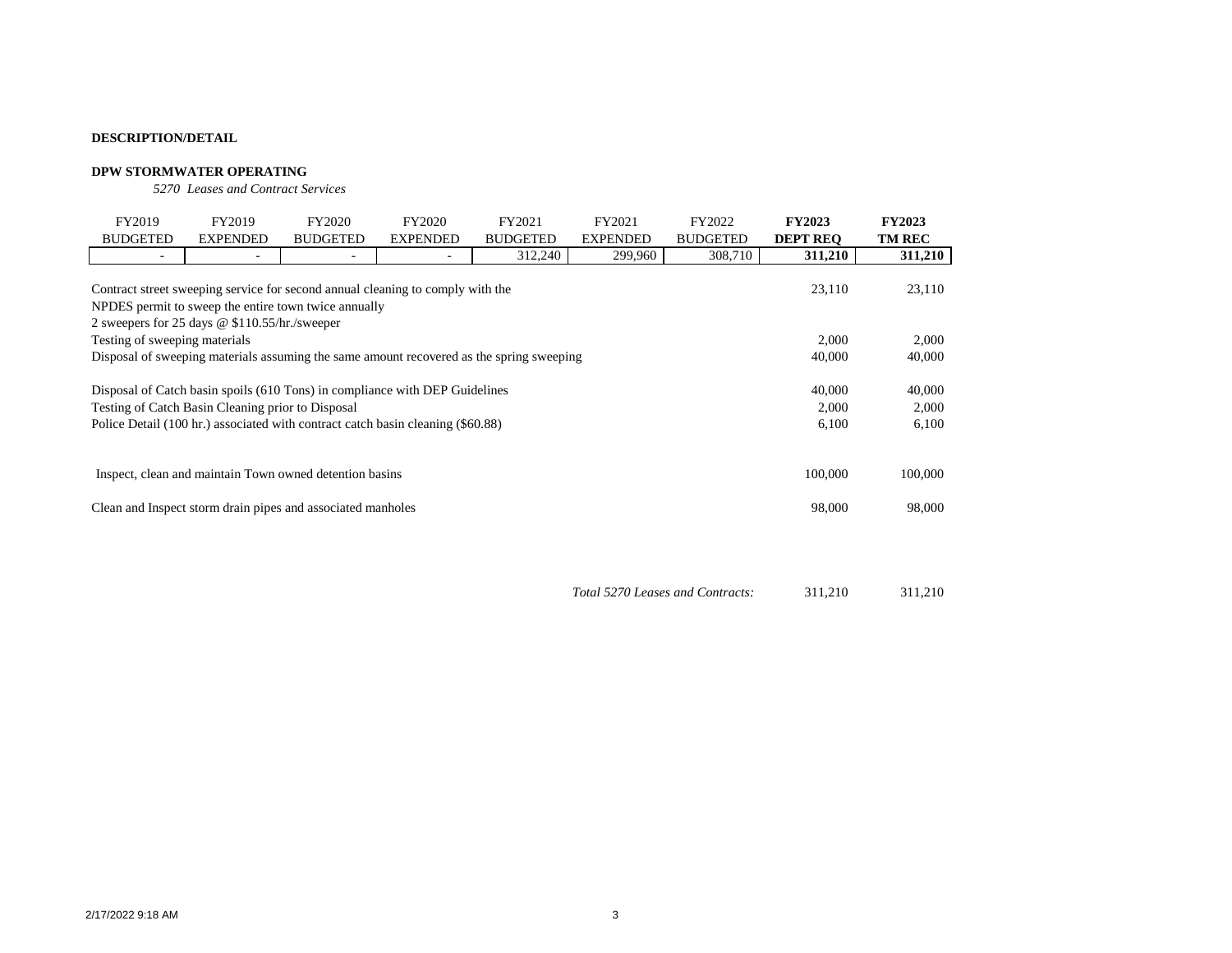#### **DPW STORMWATER OPERATING**

*5310 Professional Services*

| FY2019                                                      | FY2019                                          | FY2020                                                                                                                                                    | FY2020          | FY2021                                                                                                                                                                                                         | FY2021                            | FY2022          | <b>FY2023</b>   | <b>FY2023</b> |
|-------------------------------------------------------------|-------------------------------------------------|-----------------------------------------------------------------------------------------------------------------------------------------------------------|-----------------|----------------------------------------------------------------------------------------------------------------------------------------------------------------------------------------------------------------|-----------------------------------|-----------------|-----------------|---------------|
| <b>BUDGETED</b>                                             | <b>EXPENDED</b>                                 | <b>BUDGETED</b>                                                                                                                                           | <b>EXPENDED</b> | <b>BUDGETED</b>                                                                                                                                                                                                | <b>EXPENDED</b>                   | <b>BUDGETED</b> | <b>DEPT REO</b> | <b>TM REC</b> |
|                                                             |                                                 |                                                                                                                                                           |                 | 211,500                                                                                                                                                                                                        | 199,740                           | 223,800         | 198,000         | 198,000       |
| and detention ponds                                         |                                                 |                                                                                                                                                           |                 | Wetlands flagging and survey for various maintenance and in-house improvements made to drain lines                                                                                                             |                                   |                 | 10,000          | 10,000        |
| Annual software expense                                     | People GIS Stormwater Asset Module              |                                                                                                                                                           |                 |                                                                                                                                                                                                                |                                   |                 | 4,000           | 4,000         |
|                                                             | minimum of one (1) System Vulnerability Factor. | Collection of samples by third party for Wet Weather Outfall Sampling<br>Wet weather sampling must be completed at all outfalls where the catchment has a |                 |                                                                                                                                                                                                                |                                   |                 |                 |               |
| <b>IDDE</b> Investigations<br>the conditions of the permit. |                                                 | Implement Illicit Discharge Detection and Elimination Investigations as required by                                                                       |                 |                                                                                                                                                                                                                |                                   |                 | 90,000          | 90,000        |
| <b>System Mapping</b>                                       |                                                 |                                                                                                                                                           |                 | Update stormwater management system GIS mapping for incorporation into online/GIS maps as well as for inclusion<br>in the Phosphorus Source Identification Report and Catch Basins Cleaning Optimization Plan. |                                   |                 | 5,000           | 5,000         |
| <b>Engineering Design</b>                                   |                                                 |                                                                                                                                                           |                 | Engineering design of drainage system improvements in preparation of capital improvements                                                                                                                      |                                   |                 | 14,000          | 14,000        |
| <b>BMP</b> Retrofit Evaluation                              |                                                 | Phosphorus Source Identification Report developed during Permit Year 4.                                                                                   |                 | Evaluate permittee-owned properties identified as presenting retrofit opportunities identified in the Town's                                                                                                   |                                   |                 | 75,000          | 75,000        |
|                                                             |                                                 |                                                                                                                                                           |                 |                                                                                                                                                                                                                | Total 5310 Professional Services: |                 | 198,000         | 198,000       |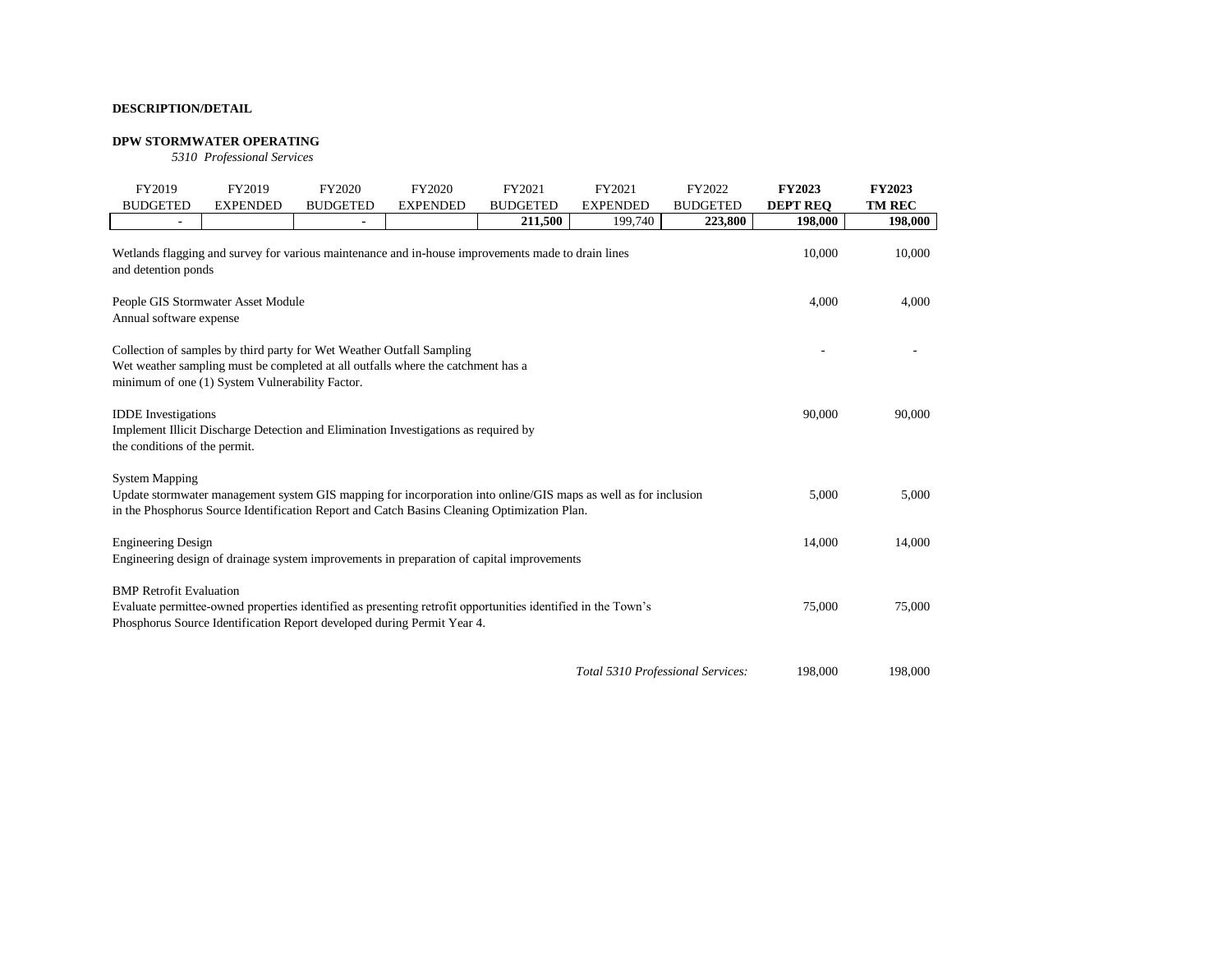# **DPW STORMWATER OPERATING**

*5345 Postage*

| FY2017<br><b>BUDGETED</b> | FY2017<br><b>EXPENDED</b>                                                                                                                                                                                                                                                                                                                                                               | <b>FY2018</b><br><b>BUDGETED</b> | <b>FY2018</b><br><b>EXPENDED</b> | FY2019<br><b>BUDGETED</b> | FY2019<br><b>EXPENDED</b> | <b>FY2020</b><br><b>BUDGETED</b> | <b>FY2021</b><br><b>DEPT REO</b> | <b>FY2021</b><br><b>TM REC</b> |
|---------------------------|-----------------------------------------------------------------------------------------------------------------------------------------------------------------------------------------------------------------------------------------------------------------------------------------------------------------------------------------------------------------------------------------|----------------------------------|----------------------------------|---------------------------|---------------------------|----------------------------------|----------------------------------|--------------------------------|
| $\overline{\phantom{0}}$  |                                                                                                                                                                                                                                                                                                                                                                                         |                                  |                                  | 4,000                     | 4,000                     | 4,000                            | 4,000                            | 4,000                          |
|                           | 1,000<br>Correspondence various legal, project, permit communication/notification<br>of especial importance are certified mailings for conservation Notice of Intent applications,<br>Request for Determination and notices to residents associated with<br>Illicit discharge and Permitted stormwater testing<br>Mailings for Public Education requirements in the MS4 Permit<br>3,000 |                                  |                                  |                           | 1,000                     |                                  |                                  |                                |
|                           |                                                                                                                                                                                                                                                                                                                                                                                         |                                  |                                  |                           |                           |                                  |                                  | 3,000                          |
|                           |                                                                                                                                                                                                                                                                                                                                                                                         |                                  |                                  |                           |                           | Total 5345 Postage:              | 4.000                            | 4.000                          |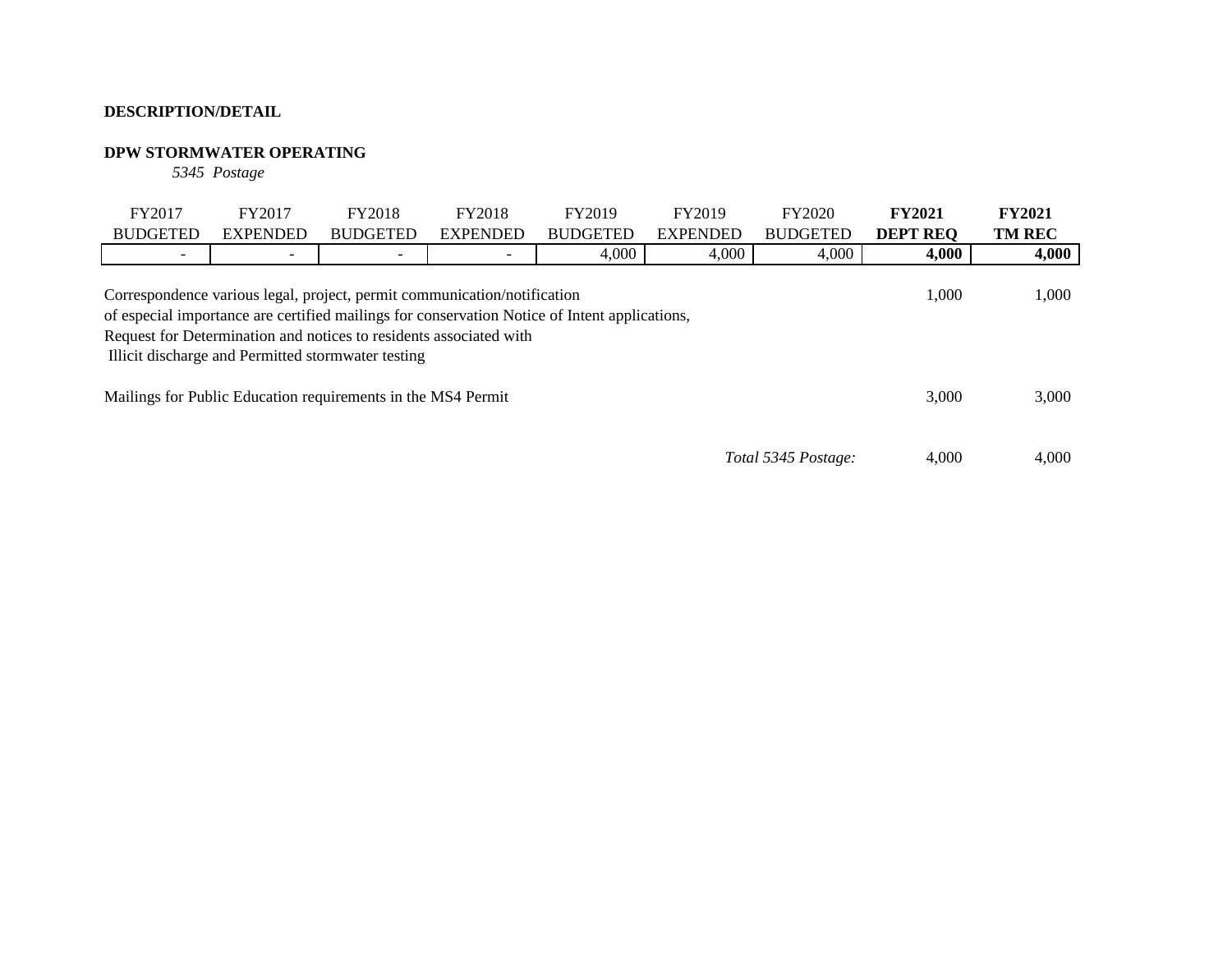## **DPW STORMWATER OPERATING**

*5423 All Other Supplies and Expenses*

| FY2019                                                                                                                                                                                                                                                                                                                           | FY2019          | FY2020                   | FY2020          | FY2021          | FY2021          | FY2022          | <b>FY2023</b>   | <b>FY2023</b> |  |
|----------------------------------------------------------------------------------------------------------------------------------------------------------------------------------------------------------------------------------------------------------------------------------------------------------------------------------|-----------------|--------------------------|-----------------|-----------------|-----------------|-----------------|-----------------|---------------|--|
| <b>BUDGETED</b>                                                                                                                                                                                                                                                                                                                  | <b>EXPENDED</b> | <b>BUDGETED</b>          | <b>EXPENDED</b> | <b>BUDGETED</b> | <b>EXPENDED</b> | <b>BUDGETED</b> | <b>DEPT REO</b> | <b>TM REC</b> |  |
| $\overline{\phantom{a}}$                                                                                                                                                                                                                                                                                                         | $\overline{a}$  | $\overline{\phantom{a}}$ | -               | 51,700          | 49,916          | 42,400          | 18,200          | 18,200        |  |
| 800<br>Personal Safety gear, small power equipment and safety work zone supplies;<br>Posting of Legal ads<br>400<br>Printing costs for Public Education materials<br>7,000<br>Wet Weather Outfall Sampling Kits<br>۰<br>Lab analysis for all pollutants of concern and E.coli tested by third party.<br>$\overline{\phantom{0}}$ |                 |                          |                 |                 |                 |                 |                 |               |  |
|                                                                                                                                                                                                                                                                                                                                  |                 |                          |                 |                 |                 |                 |                 | 400           |  |
|                                                                                                                                                                                                                                                                                                                                  |                 |                          |                 |                 |                 |                 |                 |               |  |
|                                                                                                                                                                                                                                                                                                                                  |                 |                          |                 |                 |                 |                 |                 |               |  |
|                                                                                                                                                                                                                                                                                                                                  |                 |                          |                 |                 |                 |                 |                 |               |  |
| 10,000<br><b>IDDE</b> Investigation sampling kits and lab analysis                                                                                                                                                                                                                                                               |                 |                          |                 |                 |                 |                 |                 |               |  |
|                                                                                                                                                                                                                                                                                                                                  |                 |                          |                 |                 |                 |                 |                 |               |  |

*Total 5423 All Other Office Supplies:* 18,200 18,200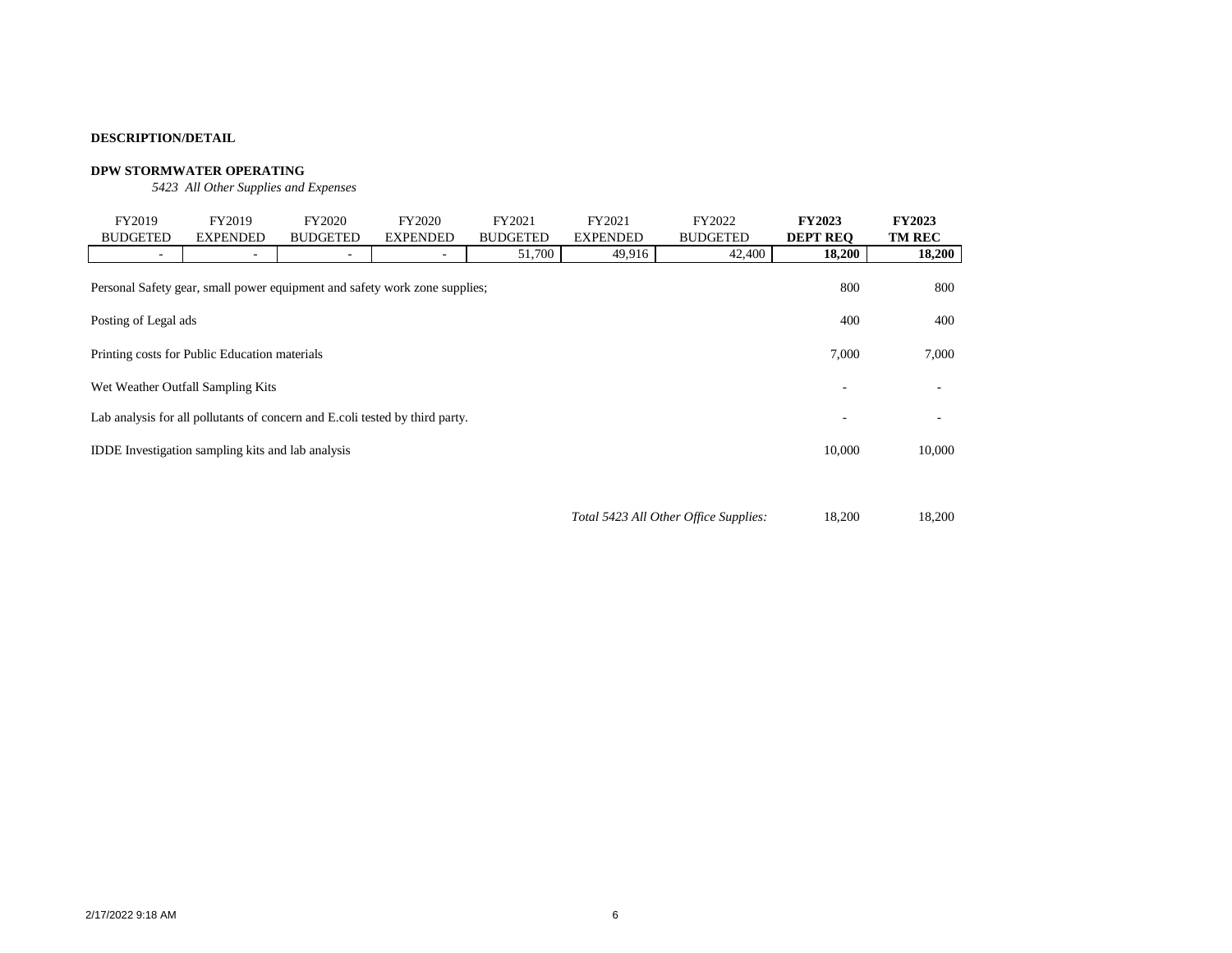#### **DPW STORMWATER OPERATING**

*5703 Dues and Memberships*

| FY2019<br><b>BUDGETED</b> | FY2019<br><b>EXPENDED</b> | FY2020<br><b>BUDGETED</b>                                     | FY2020<br><b>EXPENDED</b> | FY2021<br><b>BUDGETED</b> | FY2021<br><b>EXPENDED</b>        | FY2022<br><b>BUDGETED</b> | <b>FY2023</b><br><b>DEPT REO</b> | <b>FY2023</b><br><b>TM REC</b> |
|---------------------------|---------------------------|---------------------------------------------------------------|---------------------------|---------------------------|----------------------------------|---------------------------|----------------------------------|--------------------------------|
| -                         |                           | -                                                             | -                         | ۰                         | -                                | -                         | 5.000                            | 5,000                          |
|                           |                           | Membership in the Northern Middlesex Stormwater Collaborative |                           |                           |                                  |                           | 5,000                            | 5,000                          |
|                           |                           |                                                               |                           |                           | Total 5703 Dues and Memberships: |                           | 5.000                            | 5.000                          |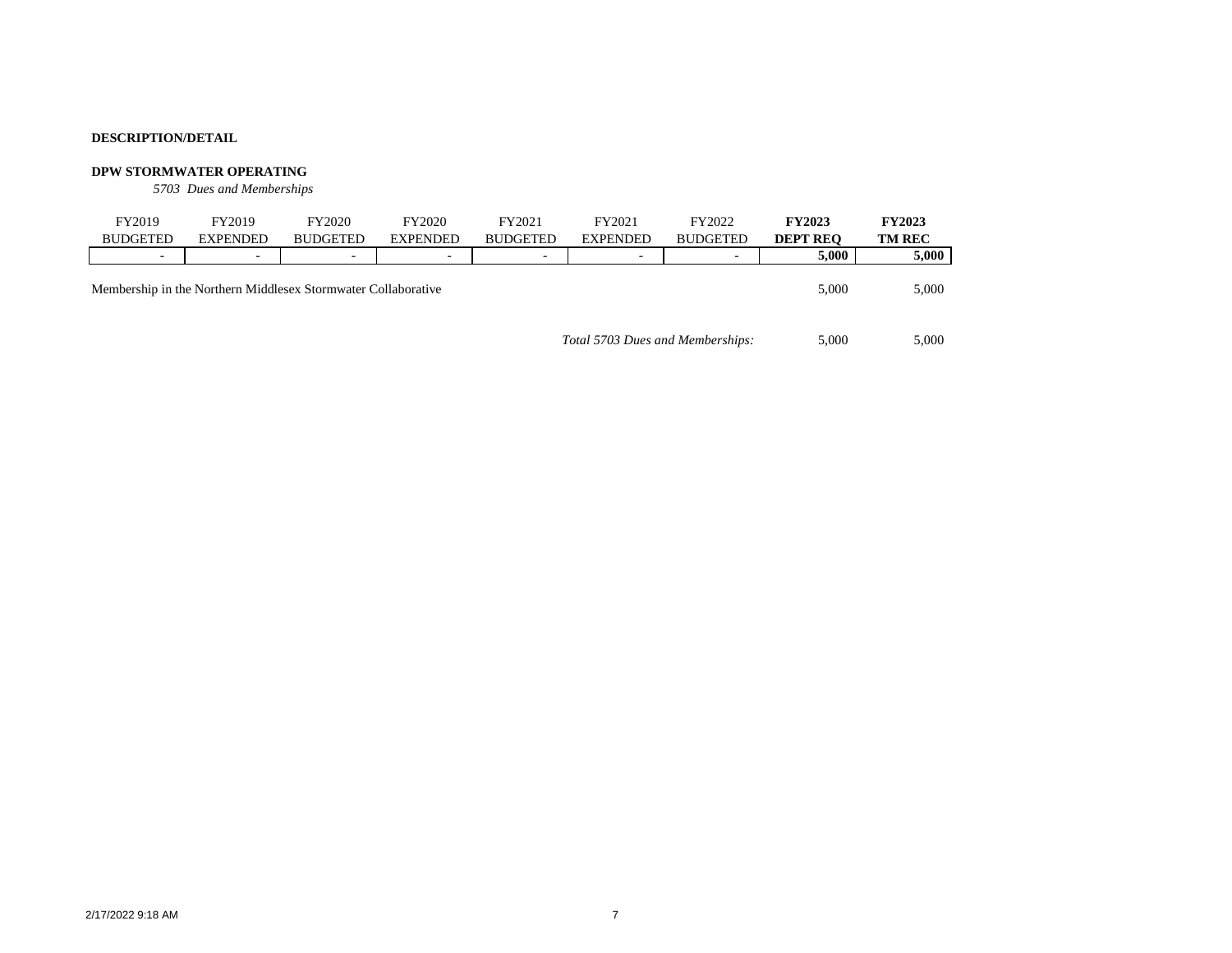#### **DPW STORMWATER OPERATING**

*5790 Staff Development*

| FY2019                   | FY2019          | FY2020          | FY2020                   | FY2021          | $\rm v_{Y2021}$ | FY2022          | <b>FY2023</b>      | <b>FY2023</b> |
|--------------------------|-----------------|-----------------|--------------------------|-----------------|-----------------|-----------------|--------------------|---------------|
| <b>BUDGETED</b>          | <b>EXPENDED</b> | <b>BUDGETED</b> | EXPENDED                 | <b>BUDGETED</b> | EXPENDED        | <b>BUDGETED</b> | <b>REO</b><br>DEPT | <b>TM REC</b> |
| $\overline{\phantom{a}}$ | -               | -               | $\overline{\phantom{a}}$ | 500             |                 | 500             | 1,500              | 1.500         |
|                          |                 |                 |                          |                 |                 |                 |                    |               |

Meet training needs and update information concerning new technologies/techniques and regulatory changes etc. 1,500 1,500 1,500

 1,500 1,500 *Total 5790 Staff Development:*

.